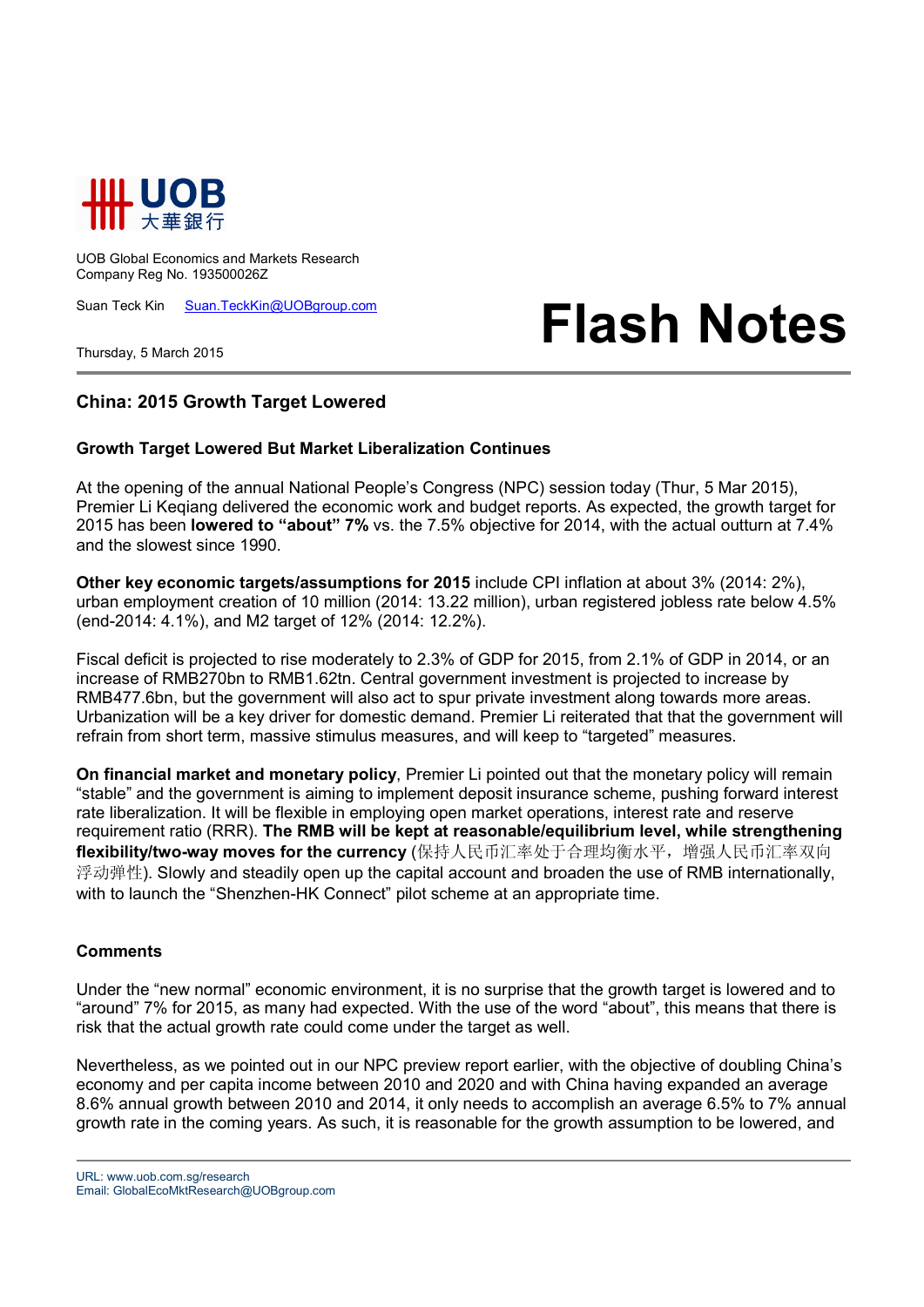to focus on improving the quality of the growth, which Premier Li had explained in a comprehensive manner in his work report in the work report for 2015 NPC.

With the greater flexibility for the use of interest rate and RRR as well as for the RMB exchange rate, this could also mean that PBoC would also operate on a "data dependent" mode. As such, we are keeping to our view of one more round to the interest rate and RRR cuts and PBoC would pause.

In addition, we think that the PBoC would likely to remove entirely the Interest rate ceiling implementation over the next 1-2 interest rate cut announcements, and concurrently implement the deposit insurance scheme, thus liberalizing the interest rate market in China.

We are also maintaining our forecasts for RMB at 6.28/USD for end-1Q15, 6.33/USD at end-2Q15, and at 6.29/USD for end-2015. We also think a widening of trading bands from 2% currently to 3%, could take place before the end of the 2015.

As for China's growth forecast, we are maintaining our 2015 forecast at 7.2%, with the assumption of quarterly growth rate of around 7.1-7.3% for this year.

| <b>China: Interest Rate and RRR Forecasts</b>   |        |        |           |        |        |
|-------------------------------------------------|--------|--------|-----------|--------|--------|
|                                                 | 4Q     | 1Q     | <b>2Q</b> | 3Q     | 4Q     |
|                                                 | 2014   | 2015   | 2015      | 2015   | 2015   |
| 1-year Best Lending Rate                        | 5.60%  | 5.35%  | 5.10%     | 5.10%  | 5.10%  |
| 1-year Deposit Rate                             | 2.75%  | 2.50%  | 2.25%     | 2.25%  | 2.25%  |
| Reserve Requirement Ratio                       | 20.00% | 19.50% | 19.00%    | 19.00% | 19.00% |
| Source: UOB Global Economics & Markets Research |        |        |           |        |        |